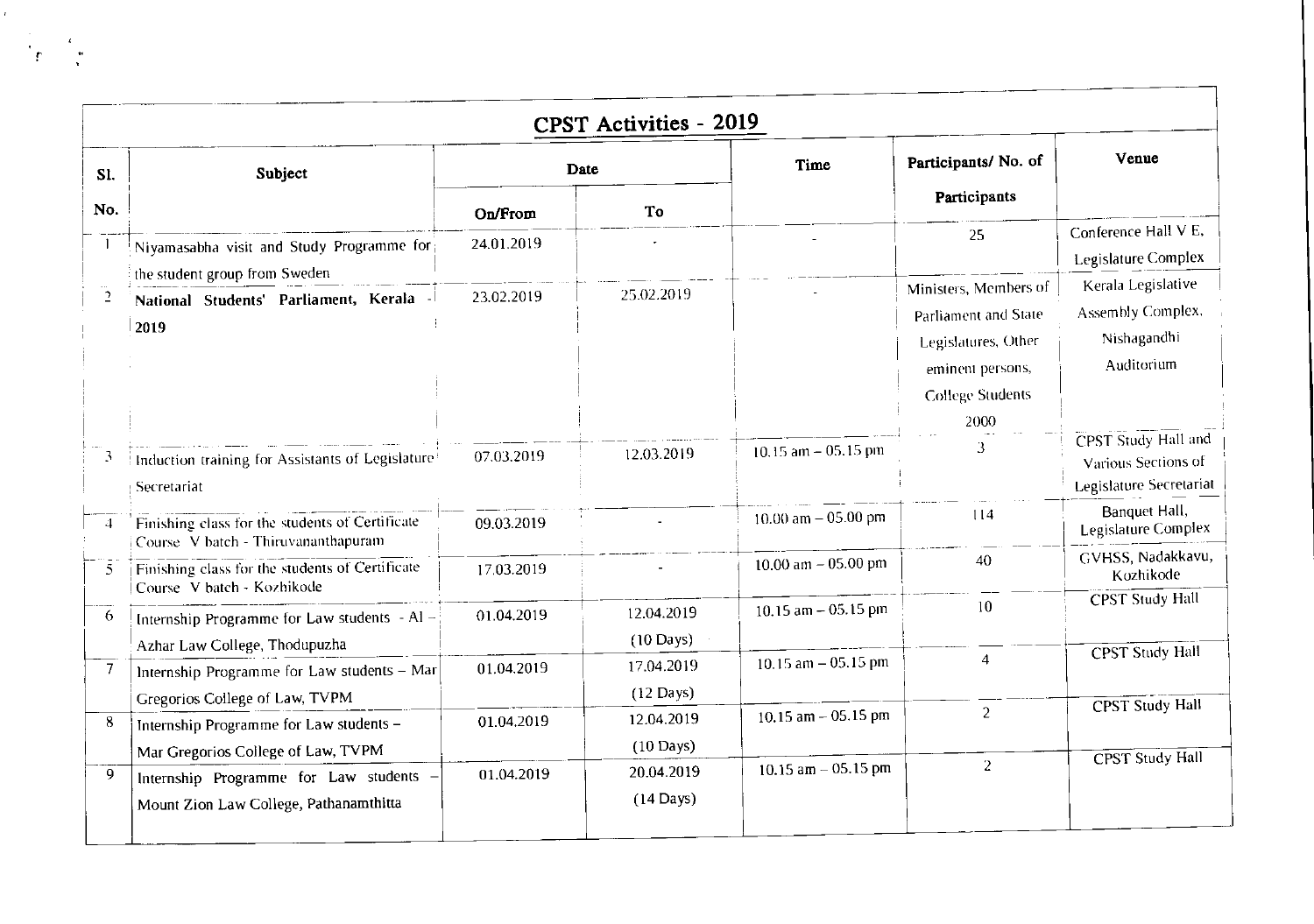| 10              | Internship Programme for Law students -                                     | 01.04.2019 | 17.04.2019          | 10.15 am $-$ 05.15 pm  | $\overline{2}$ | <b>CPST Study Hall</b>                         |
|-----------------|-----------------------------------------------------------------------------|------------|---------------------|------------------------|----------------|------------------------------------------------|
|                 | Government Law College, Kozhikode                                           |            | $(12 \text{ Days})$ |                        |                | <b>CPST</b> Study Hall                         |
| -11             | Internship Programme for Law student - CSI                                  | 01.04.2019 | 22.04.2019          | $10.15$ am $-05.15$ pm |                |                                                |
|                 | College for Legal Studies, Kottayam                                         |            | $(14$ Days)         |                        |                |                                                |
| 12              | Internship Programme for Law student -                                      | 01.04.2019 | 17.04.2019          | 10.15 $am - 05.15$ pm  | $\mathbf{1}$   | <b>CPST</b> Study Hall                         |
|                 | CSI College for Legal Studies, Kottayam                                     |            | $(12 \text{ Days})$ |                        |                |                                                |
| 13 <sup>°</sup> | Internship Programme for Law students -CSI                                  | 02.04.2019 | 23.04.2019          | $10.15$ am $-05.15$ pm | 3              | <b>CPST Study Hall</b>                         |
|                 | College for Legal Studies, Kottayam                                         |            | $(14$ Days)         |                        |                |                                                |
| 4               | Internship Programme for Law students -                                     | 03.04.2019 | 10.04.2019          | $10.15$ am $-05.15$ pm | $\overline{7}$ | <b>CPST Study Hall</b>                         |
|                 | College,<br>Kerala Law Academy<br>Law                                       |            | $(6$ Days)          |                        |                |                                                |
|                 | Thiruvananthapuram                                                          |            |                     |                        |                |                                                |
| 15              | Internship Programme for Law students -                                     | 05.04.2019 | 20.04.2019          | $10.15$ am $-05.15$ pm | -8             | <b>CPST Study Hall</b>                         |
|                 | Government Law College, Kozhikode                                           |            | $(10 \text{ Days})$ |                        |                |                                                |
| $\overline{16}$ | Internship Programme for Law students -                                     | 11.04.2019 | 26.04.2019          | 10.15 $am - 05.15$ pm  | 3              | <b>CPST Study Hall</b>                         |
|                 | CSI Institute for Legal Studies, Parassala                                  |            | $(10 \text{ Days})$ |                        |                |                                                |
| 17 <sub>1</sub> | Examination for the students of Certificate<br>Course V <sup>th</sup> batch | 13.04.2019 | 14.04.2019          | $10.00$ am $-4.30$ pm  | 128            | <b>GGHSS, Cottonhill</b><br>Thiruvananthapuram |
|                 |                                                                             |            |                     |                        | 23             | <b>GHSS.</b> Ernakulam                         |
|                 |                                                                             |            |                     |                        | 36             | GHSS. Nadakkavu,<br>Kozhikode                  |
| 18              | BPST Training - Training Programme for                                      | 15.04.2019 | 19.04.2019          |                        | 3              | New Delhi                                      |
|                 | Officers of Lok Sabha, Rajya Sabha and State                                |            |                     |                        |                |                                                |
|                 | Legislatures in drafting of Committee Reports                               |            |                     |                        |                |                                                |
|                 | and Committee Management                                                    |            |                     |                        |                |                                                |
| 19              | Internship Programme for Law students -                                     | 16.04.2019 | 06.05.2019          | $10.15$ am $-05.15$ pm | $10\,$         | <b>CPST</b> Study Hall                         |
|                 | Government Law College, Kozhikode                                           |            | $(14$ Days)         |                        |                |                                                |
| 20              | Internship Programme for Law students -Mar                                  | 16.04.2019 | 30.04.2019          | $10.15$ am $-05.15$ pm | $\overline{7}$ | <b>CPST</b> Study Hall                         |
|                 | Gregorios College of Law, TVPM                                              |            | $(10 \text{ Days})$ |                        |                |                                                |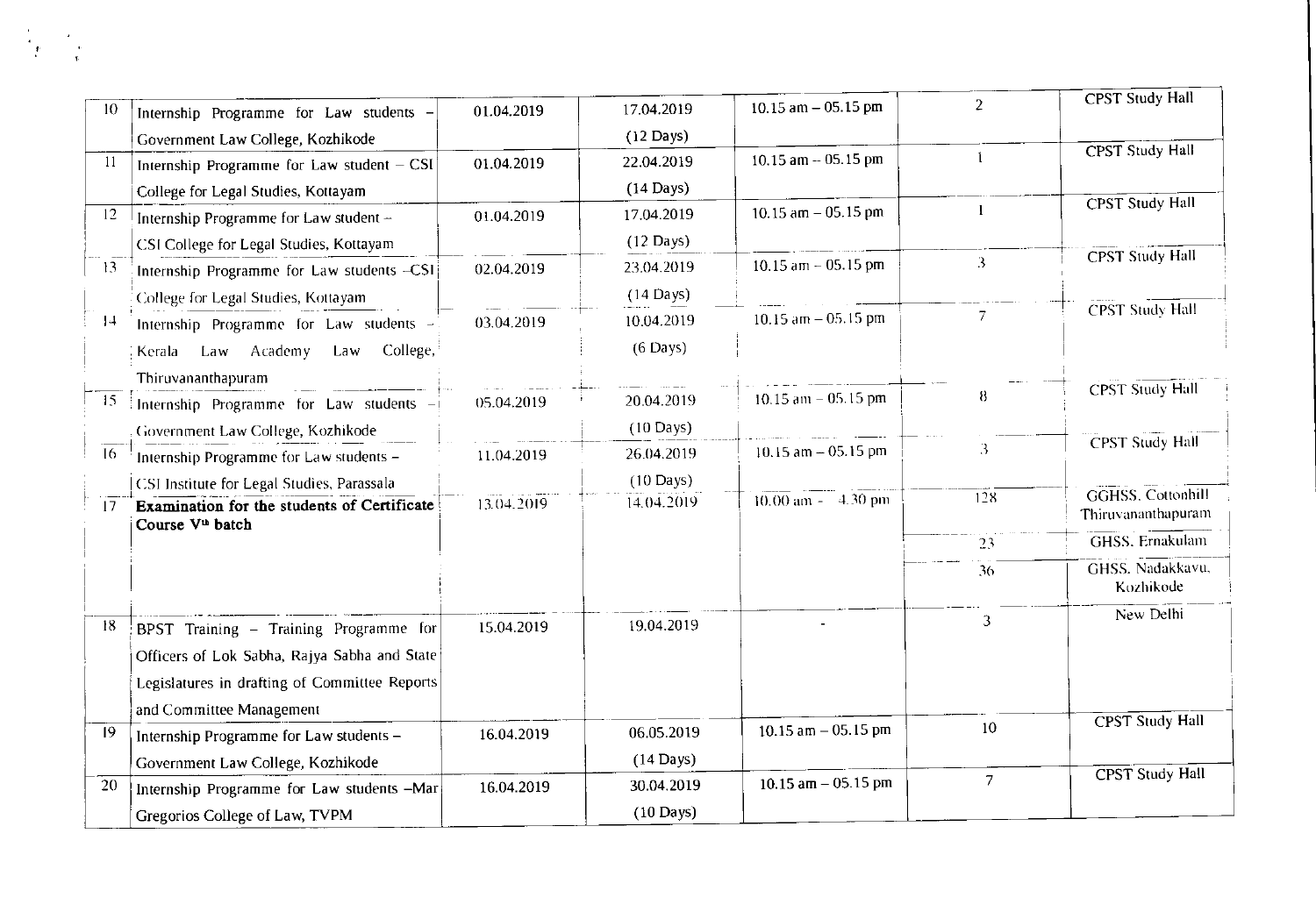| 21 | Internship Programme for Law student -     | 16.04.2019 | 06.05.2019          | 10.15 $am - 05.15$ pm   | -1             | <b>CPST Study Hall</b> |
|----|--------------------------------------------|------------|---------------------|-------------------------|----------------|------------------------|
|    | Government Law College, Thrissur           |            | $(14$ Days)         |                         |                |                        |
| 22 | Internship Programme for Law student -     | 17.04.2019 | 02.05.2019          | 10.15 $am - 05.15$ pm   | $\overline{1}$ | <b>CPST</b> Study Hall |
|    | Government Law College, Thrissur           |            | $(10 \text{ Days})$ |                         |                |                        |
| 23 | Internship Programme for Law student -     | 20.04.2019 | 03.05.2019          | 10.15 $am - 05.15$ pm   |                | <b>CPST Study Hall</b> |
|    | Law Academy Law<br>College,<br>Kerala      |            | $(10 \text{ Days})$ |                         |                |                        |
|    | Thiruvananthapuram                         |            |                     |                         |                |                        |
| 24 | Internship Programme for Law students -    | 24.04.2019 | 07.05.2019          | 10.15 am $-$ 05.15 pm   | $\overline{4}$ | <b>CPST</b> Study Hall |
|    | CSI Institute for Legal Studies Parassala  |            | $(10 \text{ Days})$ |                         |                |                        |
| 25 | Internship Programme for Law students -    | 25.04.2019 | 08.05.2019          | 10.15 $am - 05.15$ pm   | 2              | <b>CPST</b> Study Hall |
|    | Kerala Law Academy Law College, TVPM       |            | $(10 \text{ Days})$ |                         |                |                        |
| 26 | Internship Programme for Law student -Mari | 24.04.2019 | 07.05.2019          | $10.15$ am $- 05.15$ pm |                | <b>CPST</b> Study Hall |
|    | Gregorios College of Law, TVPM             |            | $(10 \text{ Days})$ |                         |                |                        |
| 27 | Internship Programme for Law student -     | 25.04.2019 | 08.05.2019          | 10.15 am $-$ 05.15 pm   |                | <b>CPST Study Hall</b> |
|    | MCT College of Legal Studies, Malappuram   |            | $(10 \text{ Days})$ |                         |                |                        |
| 28 | Internship Programme for Law students -    | 02.05.2019 | 17.05.2019          | $10.15$ am $-05.15$ pm  | 2              | <b>CPST</b> Study Hall |
|    | MCT College of Legal Studies, Malappuram   |            | $(12 \text{ Days})$ |                         |                |                        |
| 29 | Internship Programme for Law student -     | 02.05.2019 | 15.05.2019          | $10.15$ am $-05.15$ pm  |                | <b>CPST Study Hall</b> |
|    | Government Law College, Thrissur           |            | $(10 \text{ Day})$  |                         |                |                        |
| 30 | Internship Programme for Law students -    | 02.05.2019 | 17.05.2019          | 10.15 $am - 05.15$ pm   | $\overline{4}$ | <b>CPST Study Hall</b> |
|    | Co-operative School of Law, Thodupuzha     |            | $(12 \text{ Days})$ |                         |                |                        |
| 31 | Internship Programme for Law students -    | 02.05.2019 | 09.05.2019          | 10.15 $am - 05.15$ pm   | 9              | <b>CPST Study Hall</b> |
|    | Government Law Collge, Kozhikode           |            | $(7 \text{ Days})$  |                         |                |                        |
| 32 | Internship Programme for Law students -    | 06.05.2019 | 16.05.2019          | 10.15 $am - 05.15 pm$   | 5              | <b>CPST Study Hall</b> |
|    | Government Law College, Thiruvananthapuram |            | $(8 \text{ Days})$  |                         |                |                        |
| 33 | Internship Programme for Law students -    | 06.05.2019 | 23.05.2019          | 10.15 am $-$ 05.15 pm   | 3              | <b>CPST Study Hall</b> |
|    | Nehru Academy of Law, Palakkad             |            | $(10 \text{ Days})$ |                         |                |                        |
|    |                                            |            |                     |                         |                |                        |
|    |                                            |            |                     |                         |                |                        |

i<br>L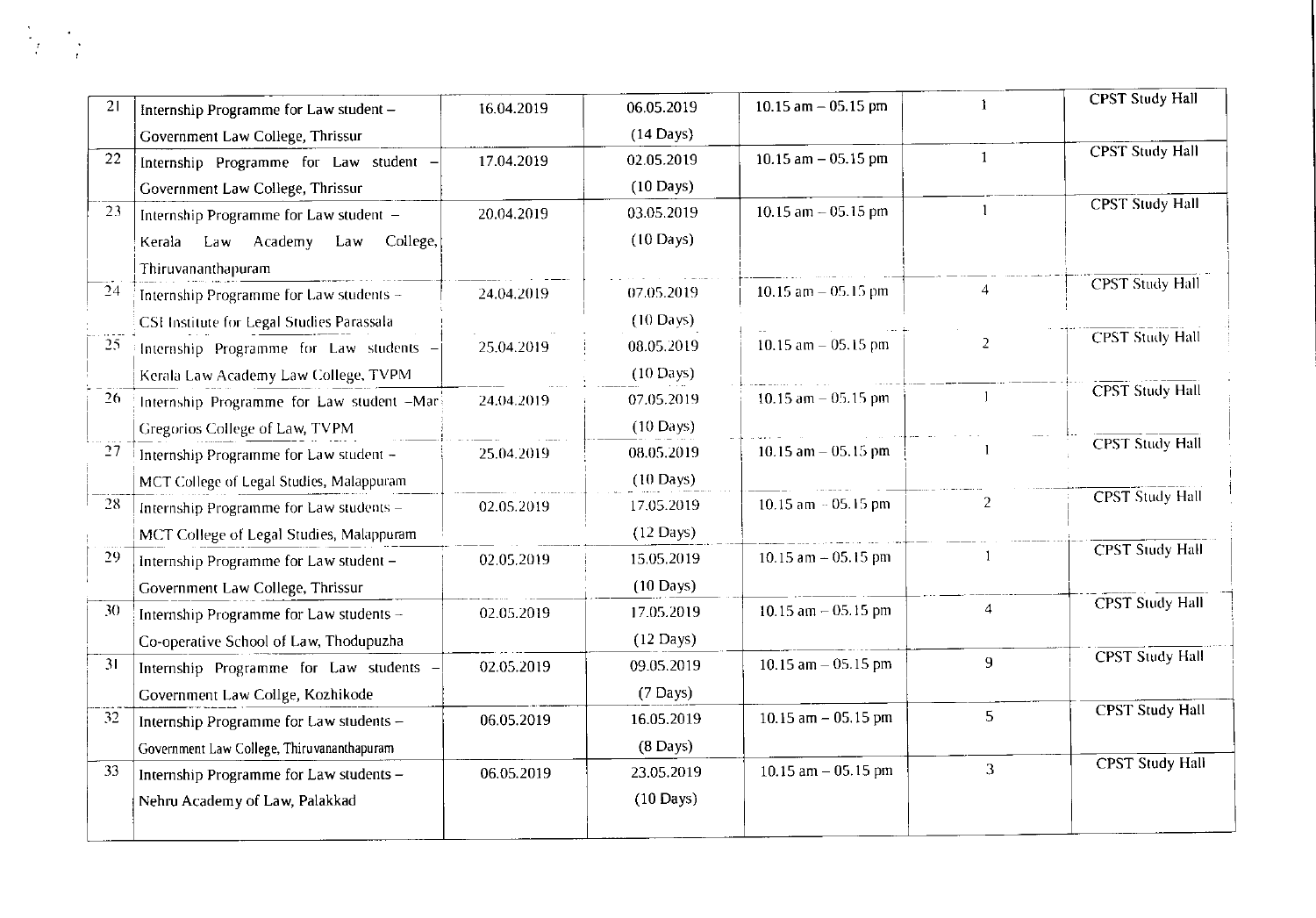| 34              | Internship Programme for Law student -                                               | 06.05.2019 | 17.05.2019                        | $10.15$ am $-05.15$ pm |                         | <b>CPST Study Hall</b>        |
|-----------------|--------------------------------------------------------------------------------------|------------|-----------------------------------|------------------------|-------------------------|-------------------------------|
|                 | Government Law College, Thiruvananthapuram                                           |            | $(10 \text{ Days})$               |                        |                         |                               |
| 35              | <b>Training for Information Assistants</b>                                           | 07.05.2019 |                                   | 10.30 $am - 1.00 pm$   | 6                       | <b>CPST Study Hall</b>        |
|                 |                                                                                      |            |                                   | 2.30pm - 05.00 pm      | 11                      |                               |
| 36              | Viva Voce Examination for the students of                                            | 09.05.2019 |                                   | $10.15$ am $-05.15$ pm | 161                     | V A, V B Conference           |
|                 | Certificate Course V <sup>th</sup> batch                                             | 16.05.2019 |                                   |                        |                         | Halls, Legislature<br>Complex |
|                 |                                                                                      | 18.05.2019 |                                   |                        |                         |                               |
| 37              | Certificate Course - Paper Valuation                                                 | 10.05.2019 |                                   | 10.15 am - 05.15pm     | Officers of Legislature | <b>CPST Study Hall</b>        |
|                 |                                                                                      | 14.05.2019 |                                   |                        | Secretariat             |                               |
|                 |                                                                                      | 15.05.2019 |                                   |                        |                         |                               |
| 38              | Internship Programme for Law students -<br>Bharata Mata School of Legal Studies,     | 13.05.2019 | 27.05.2019<br>$(12 \text{ Days})$ | $10.15$ am $-05.15$ pm | $\boldsymbol{8}$        | <b>CPST Study Hall</b>        |
|                 | Ernakulam                                                                            |            |                                   |                        |                         |                               |
| -39             | Internship Programme for Law students -<br>CSI Institute of Legal Studies, Parassala | 13.05.2019 | 24.05.2019<br>$(10 \text{ Days})$ | $10.15$ am $-05.15$ pm | $\overline{2}$          | <b>CPST Study Hall</b>        |
| 40 <sub>1</sub> | Internship Programme for Law student -<br>Mar Gregorios College of Law, TVPM         | 15.05.2019 | 27.05.2019<br>$(10 \text{ Days})$ | $10.15$ am $-05.15$ pm |                         | <b>CPST Study Hall</b>        |
| 41              | Internship Programme - Symbiosis School of<br>Liberal Arts, Pune                     | 15.05.2019 | 24.06.2019<br>$(30 \text{ Days})$ | 10.15 $am - 05.15$ pm  |                         | <b>CPST Study Hall</b>        |
| 42              | Internship Programme for Law students -<br>Kerala Law Academy Law College, TVPM      | 20.05.2019 | 31.05.2019<br>$(10 \text{ Days})$ | $10.15$ am $-05.15$ pm | 3                       | <b>CPST Study Hall</b>        |
| 43              | Internship Programme for Law students -CSI<br>Institute of Legal Studies, Parassala  | 20.05.2019 | 31.05.2019<br>$(10 \text{ Days})$ | 10.15 $am - 05.15$ pm  | $\overline{5}$          | <b>CPST Study Hall</b>        |
| 44              | Internship Programme for Law students -<br>CSI Institute of Legal Studies, Parassala | 20.05.2019 | 31.05.2019<br>$(10 \text{ Days})$ | 10.15 $am - 05.15$ pm  | $\overline{2}$          | <b>CPST Study Hall</b>        |
| 45              | Internship Programme for Law students -- Mar<br>Gregorios College of Law, TVPM       | 20.05.2019 | 31.05.2019<br>$(10 \text{ Days})$ | 10.15 $am - 05.15 pm$  | $\overline{2}$          | <b>CPST Study Hall</b>        |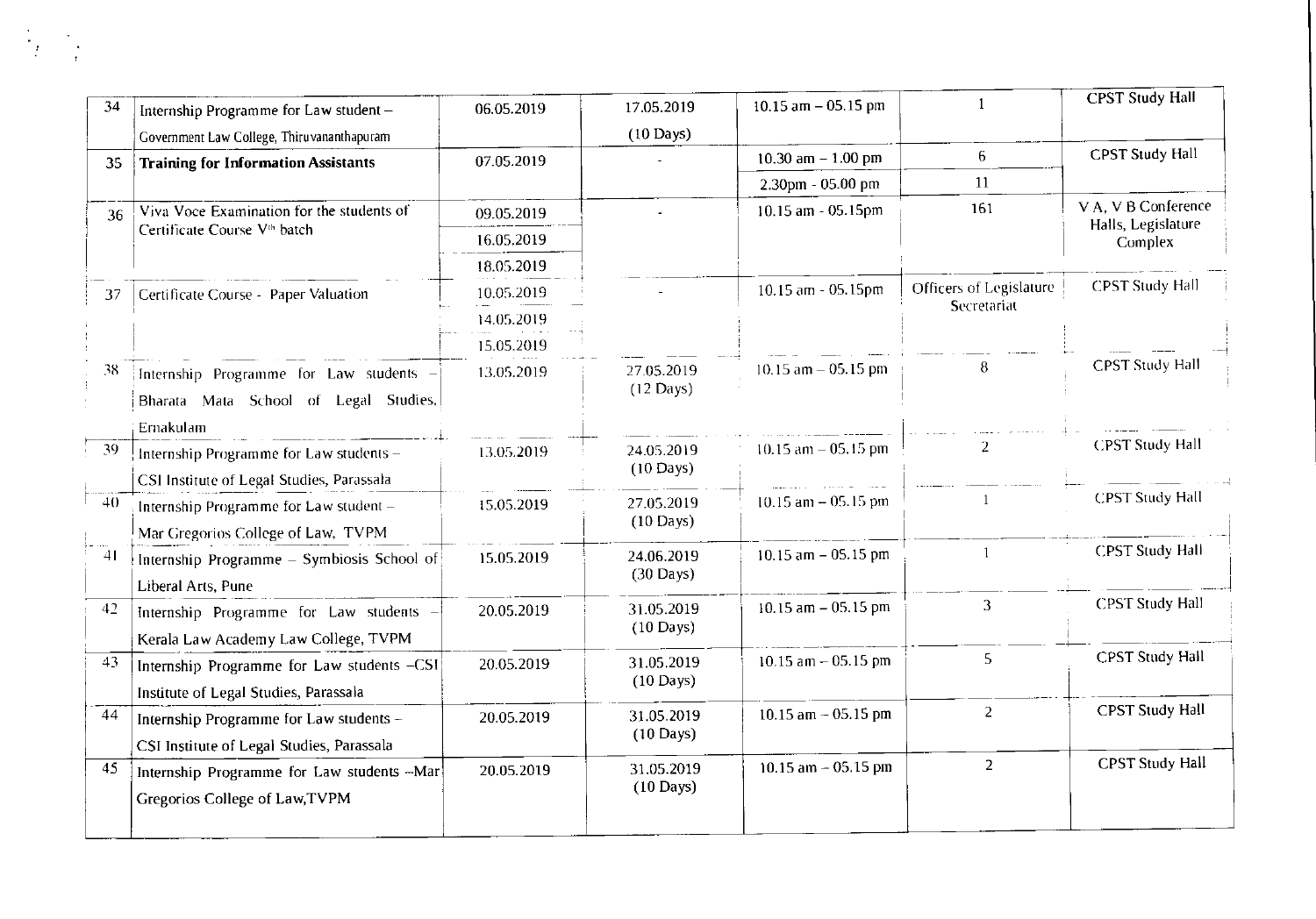| 46   | <b>Workshop for Members of Kerala</b><br><b>Legislative Assembly on the functioning of</b><br><b>Legislature Committes and E-Niyamasabha</b> | 21.05.2019 | 22.05.2019                        |                        | CM, Speaker, Ministers,<br>Deputy Speaker,<br>Members of Kerala<br>Legislative Assembly,<br>Personal staff of<br>Ministers and Members,<br>Representatives from<br><b>Parliamentary Party</b><br>Offices, Government<br>Officials etc.<br>400 | R.Sankara Narayanan<br>Thampi Members<br>Lounge |
|------|----------------------------------------------------------------------------------------------------------------------------------------------|------------|-----------------------------------|------------------------|-----------------------------------------------------------------------------------------------------------------------------------------------------------------------------------------------------------------------------------------------|-------------------------------------------------|
| $+7$ | Internship Programme for Law students -<br>College,<br>Kerala Law Academy,<br>Law<br>Thiruvananthapuram                                      | 24.05.2019 | 04.06.2019<br>$(10 \text{ Days})$ | 10.15 $am - 05.15 pm$  | 6.                                                                                                                                                                                                                                            | <b>CPST Study Hall</b>                          |
| 48.  | Internship Programme for Law student -<br>Kerala Law Academy Law College, TVPM                                                               | 27.05.2019 | 10.06.2019<br>$(10$ Days)         | 10.15 $am - 05.15$ pm  |                                                                                                                                                                                                                                               | <b>CPST Study Hall</b>                          |
| 49   | Internship Programme for Law students -CSI<br>College for Legal Studies, Kottayam                                                            | 28.05.2019 | 13.06.2019<br>$(12 \text{ Days})$ | 10.15 $am - 05.15$ pm  |                                                                                                                                                                                                                                               | <b>CPST Study Hall</b>                          |
| 50   | Internship Programme for Law student -<br>Army Institute of Law, Mohali                                                                      | 01.06.2019 | 14.06.2019<br>$(10 \text{ Days})$ | 10.15 $am - 05.15 pm$  |                                                                                                                                                                                                                                               | <b>CPST Study Hall</b>                          |
| 51   | Internship Programme for Law students<br>School of Legal Studies, Cochin                                                                     | 03.06.2019 | 15.06.2019<br>$(10 \text{ Days})$ | 10.15 $am - 05.15 pm$  | $\overline{2}$                                                                                                                                                                                                                                | <b>CPST Study Hall</b>                          |
| 52   | Internship Programme for Law students -<br>CSI Institute for Legal Studies, Parassala                                                        | 03.06.2019 | 17.06.2019<br>$(10 \text{ Days})$ | 10.15 am $-$ 05.15 pm  | 3                                                                                                                                                                                                                                             | <b>CPST Study Hall</b>                          |
| 53   | Internship Programme for Law student -<br>VIT School of Law, Chennai                                                                         | 04.06.2019 | 22.06.2019<br>$(14$ Days)         | $10.15$ am $-05.15$ pm |                                                                                                                                                                                                                                               | <b>CPST Study Hall</b>                          |
| 54   | Niyamasabha visit and Study Programme<br>for the students of Sreenivasa Ramanujan<br><b>Balasabha</b>                                        | 15.06.2019 |                                   | 10.15 am $-$ 4.00 pm   | 40                                                                                                                                                                                                                                            | <b>CPST Study Hall</b>                          |
| 55   | Internship Programme for Law student $-$ O P<br>Jindal Global University, New Delhi                                                          | 24.06.2019 | 22.07.2019<br>$(30 \text{ Days})$ | 10.15 $am - 05.15$ pm  | $\mathbf{1}$                                                                                                                                                                                                                                  | <b>CPST Study Hall</b>                          |

 $\label{eq:2} \frac{1}{\sqrt{2}}\int_{\mathbb{R}^3} \frac{d^2\mathbf{y}}{|\mathbf{y}|^2} \, \mathrm{d}\mathbf{y} \, \mathrm{d}\mathbf{y}$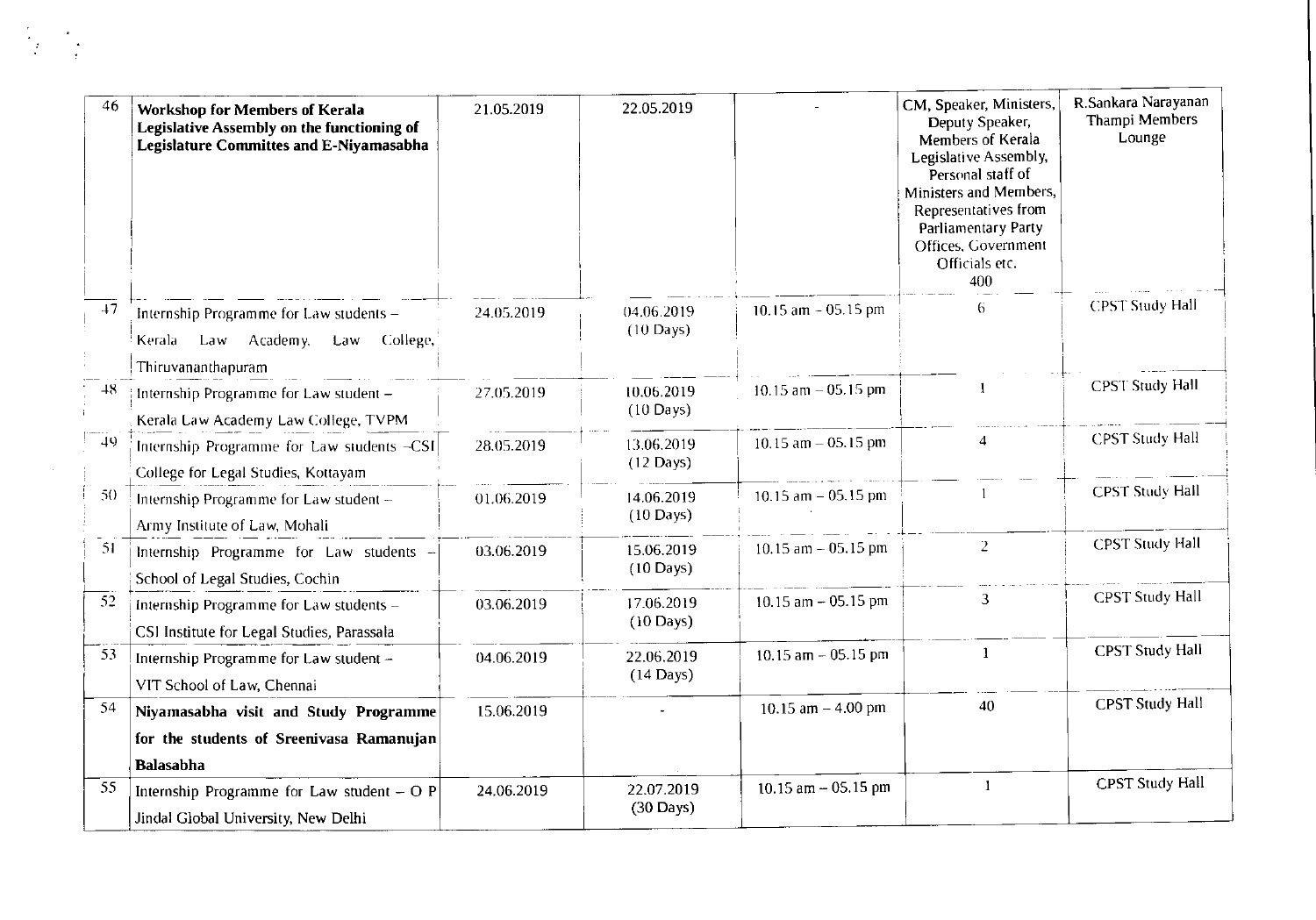| 56  | <b>Training</b><br>Programme<br><b>Assistant</b><br>for<br><b>Collectors under Training at IMG</b>                                                                           | 25.06.2019 |            | 10.15 $am - 05.15$ pm | 9                                                                               | <b>CPST Study Hall</b>                                                |
|-----|------------------------------------------------------------------------------------------------------------------------------------------------------------------------------|------------|------------|-----------------------|---------------------------------------------------------------------------------|-----------------------------------------------------------------------|
| 57  | Niyamasabha visit and Study Programme<br>for the students of SVGVHSS, Kidanganoor                                                                                            | 04.07.2019 |            | 09.00 am - 01.00 pm   | 46                                                                              | <b>CPST Study Hall</b>                                                |
| 58  | Induction training for Assistants of Legislature<br>Secretariat                                                                                                              | 15.07.2019 | 19.07.2019 | 10.15 $am - 05.15 pm$ | 8                                                                               | CPST Study Hall and<br>Various Sections of<br>Legislature Secretariat |
| 59  | Niyamasabha visit and Study Programme<br>students of<br>Christ Nagar<br>the<br>for<br><b>International School, Thiruvananthapuram</b>                                        | 26.07.2019 |            | 10.00 am $-$ 12.30 pm | -80                                                                             | V E Conference Hall,<br>Legislature Complex                           |
| 60. | Training at Institute of Secretariat Training and<br>- Workshop<br>Management<br>Sexual<br>$_{\text{on}}$<br>Harassement of Women at Workplace                               | 29.07.2019 | 31.07.2019 |                       |                                                                                 | JNU Campus, New<br>Delhi                                              |
| 61  | Refresher Programme for the Deputy<br>Secretaries of Niyamasabha Secretariat                                                                                                 | 02.08.2019 |            | 11.00 am $-01.15$ pm  | 15                                                                              | <b>CPST Study Hall</b>                                                |
| 62  | BPST Training - Training Course for Reporters<br>working in Loksabha, Rajyasabha & State<br><b>Legislature Secretariats</b>                                                  | 19.08.2019 | 23.08.2019 |                       | $\overline{2}$                                                                  | New Delhi                                                             |
| 63. | Institute of Management in Government -<br><b>Attachment</b><br>Programme<br>for<br><b>Newly</b><br><b>Recruited</b><br><b>Assistants</b><br>in<br>Government<br>Secretariat | 21.08.2019 | 22.08.2019 | 10.15 am $-$ 05.00 pm | 30                                                                              | <b>CPST Study Hall</b>                                                |
| 64  | Training at Institute of Secretariat Training and<br>Management - Workshop on Strategic<br>Planning for Staff, Legislature Secretariat                                       | 21.08.2019 | 23.08.2019 |                       | $\overline{2}$                                                                  | JNU Campus, New<br>Delhi                                              |
| 65  | Press Meet for Media Award Declaration and<br>Certificate Course V batch Result Declaration                                                                                  | 22.08.2019 |            |                       | Speaker, Govt.<br>Officials, Media<br>Persons, Legislature<br>Secretariat Staff | Media Room,<br>Legislature Secretariat                                |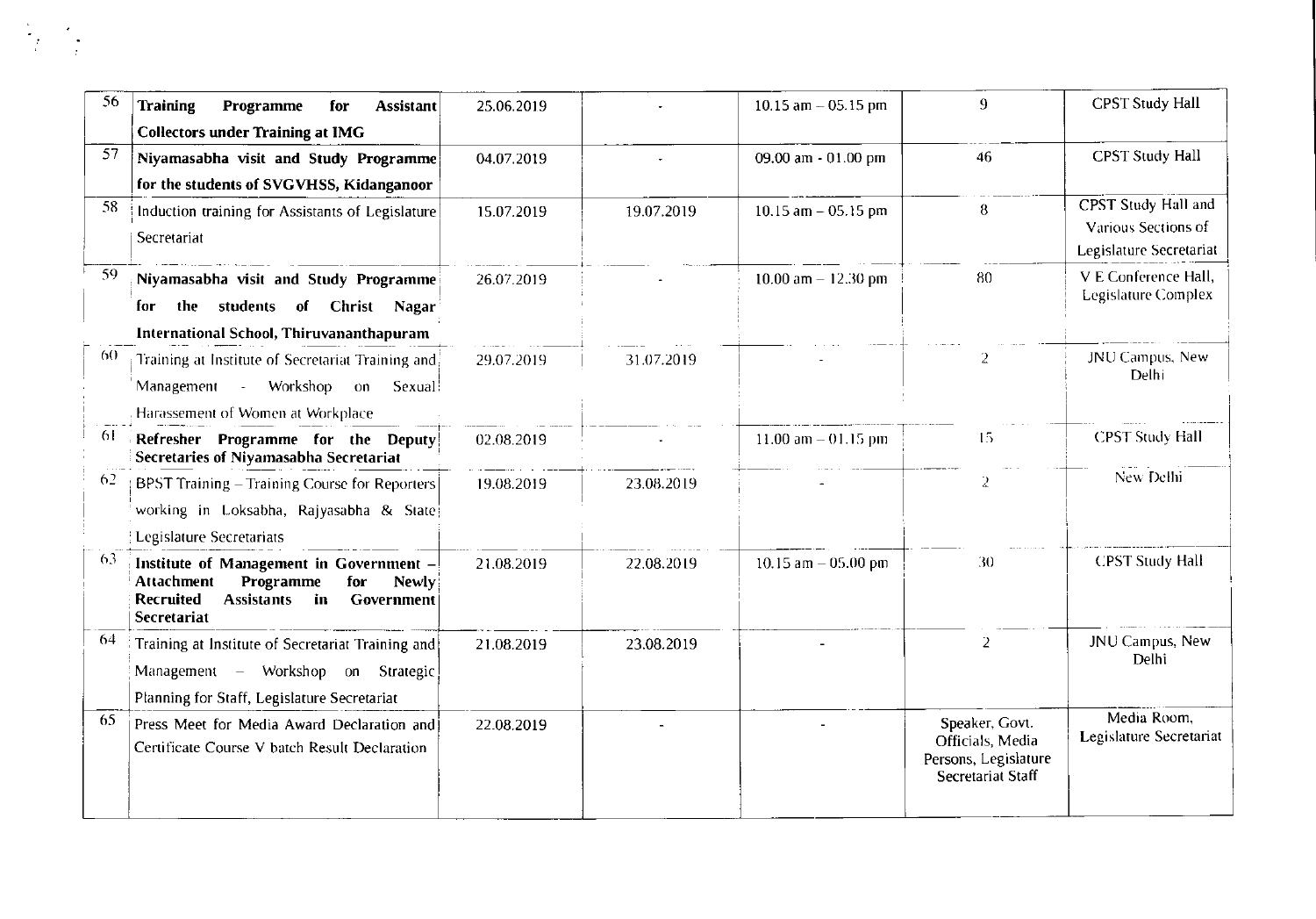| 66 | BPST Training-Training Programme on Subordinate        | 26.08.2019 | 30.08.2019 |                           | $\mathcal{P}$                                   | New Delhi                                    |
|----|--------------------------------------------------------|------------|------------|---------------------------|-------------------------------------------------|----------------------------------------------|
|    | Legislation and its implications for Officers of       |            |            |                           |                                                 |                                              |
|    | Loksabha, Rajyasabha and State Legislatures            |            |            |                           |                                                 |                                              |
| 67 | Training at Institute of Secretariat Training and      | 23.09.2019 | 24.09.2019 |                           | $\overline{2}$                                  | JNU Campus, New                              |
|    | Management-Workshop for Liaison Officers for           |            |            |                           |                                                 | Delhi                                        |
|    | SC/ST                                                  |            |            |                           |                                                 |                                              |
| 68 | Lecture Programme on 'Indian Economic                  | 01.10.2019 |            | $1.30$ p.m. $- 4.00$ p.m. | Hon'ble Speaker,                                | <b>Banquet Hall.</b>                         |
|    | Crisis and the Agrarian Sector'<br>$ {\bf b}{\bf v} $  |            |            |                           | Deputy Speaker,<br>Ministers, MLAs, KLA         | Legislature Complex                          |
|    | Dr. Devinder Sharma                                    |            |            |                           | Staff, Members of                               |                                              |
|    |                                                        |            |            |                           | Thanal and Special<br>Invitees                  |                                              |
| 69 | <b>Training</b><br>Programme<br>for<br><b>Assembly</b> | 17.10.2019 |            | 10.40 a.m. - 01.00 p.m.   | 23                                              | <b>CPST Study Hall</b>                       |
|    | <b>Attendants</b><br>and Dafedars<br>Kerala<br>of      |            |            |                           |                                                 |                                              |
|    | <b>Legislature Secretariat</b>                         |            |            |                           |                                                 |                                              |
| 70 | <b>Training Programme on Working of Subject</b>        | 18.10.2019 |            | 10.15 a.m. - 01.30 p.m.   | 66                                              | V E Conference Hall,                         |
|    | Committees for the Officials of Kerala                 |            |            |                           |                                                 | Legislature Complex                          |
|    | Legislature                                            |            |            |                           |                                                 |                                              |
| 71 | Niyamasabha visit and Study Programme                  | 18.10.2019 |            | 10.15 a.m. - 03.30 p.m.   | 45                                              | <b>CPST Study Hall</b>                       |
|    | for the students of Sandeepani School, TVM             |            |            |                           |                                                 |                                              |
| 72 | <b>Training Programme for Office Attendants</b>        | 19.10.2019 |            | 10.40 a.m. - 01.00 p.m.   | 60                                              | <b>CPST Study Hall</b>                       |
|    | of Kerala Legislature Secretariat                      |            |            |                           |                                                 |                                              |
| 73 | PRIDE Training - Training Course for Security          | 21.10.2019 | 25.10.2019 |                           | $\overline{2}$                                  | New Delhi                                    |
|    | <b>Officers</b>                                        |            |            |                           |                                                 |                                              |
| 74 | Internship Programme for Law student -                 | 21.10.2019 | 21.11.2019 | $10.15$ am $-05.15$ pm    |                                                 | <b>CPST Study Hall</b>                       |
|    | School of Law, CHRIST University, Bengaluru            |            |            |                           |                                                 |                                              |
| 75 | Inauguration of 6 <sup>th</sup> Batch of Certificate   | 23.10.2019 |            | 10.30 a.m. - 01.30 p.m.   | Hon'ble Speaker,                                | <b>Banquet Hall</b> ,<br>Legislature Complex |
|    | Course, Distribution of Certificates of 5th            |            |            |                           | Deputy Speaker,<br>Ministers, MLAs, KLA         |                                              |
|    | Batch and CPST-UNICEF Initiative                       |            |            |                           | Staff, Students of<br><b>Certificate Course</b> |                                              |

 $\mathcal{L}_{\text{max}}$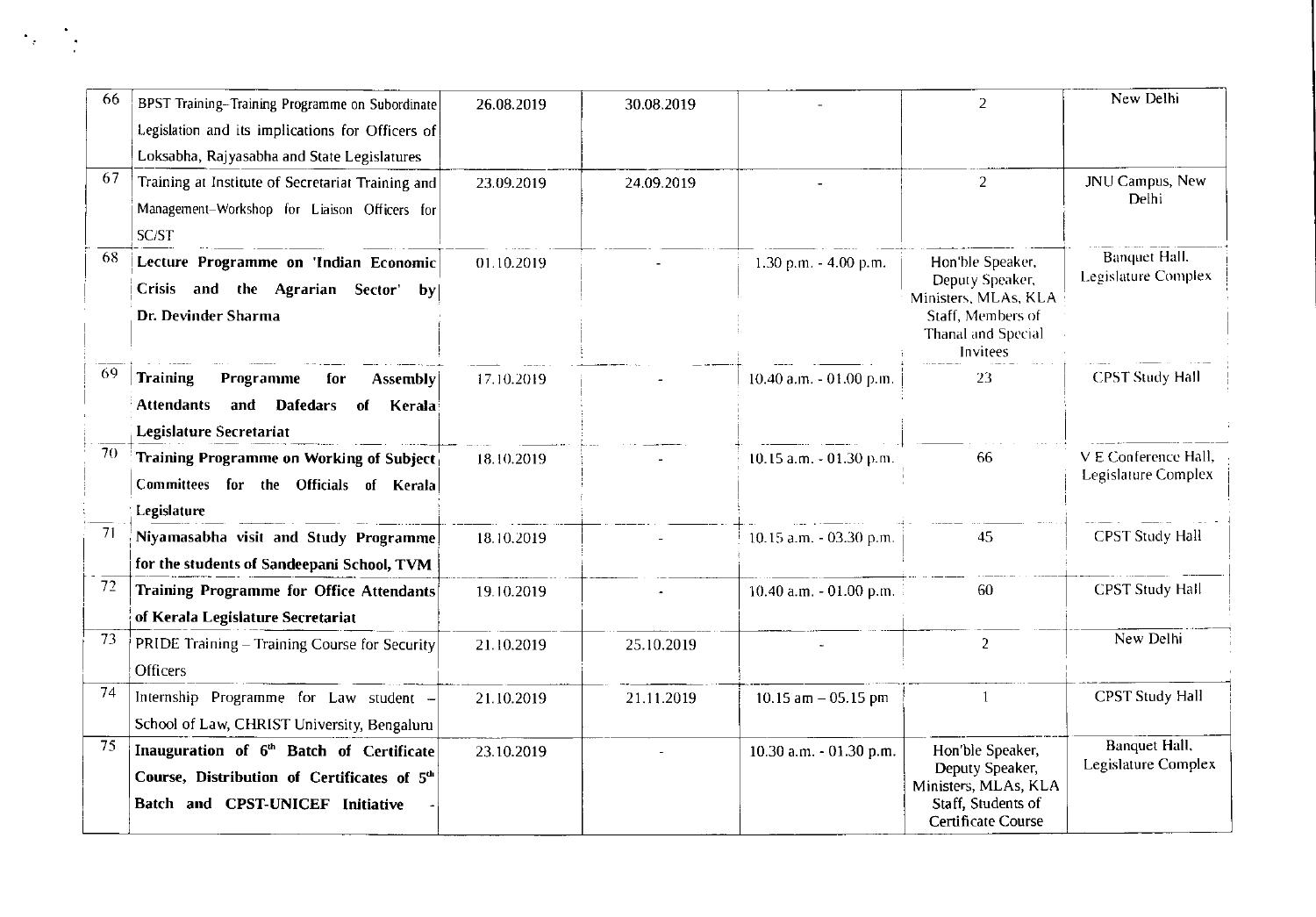|     | Lecture on Role of Decentralisation in<br>Achieving Child Rights by Dr. Pinaki<br>Chakrabothy                                                                                     |            |            |                           |                                                                                                                                     |                                                    |
|-----|-----------------------------------------------------------------------------------------------------------------------------------------------------------------------------------|------------|------------|---------------------------|-------------------------------------------------------------------------------------------------------------------------------------|----------------------------------------------------|
| 76  | First session of Certificate Course contact<br>Certificate<br>classes and<br>Verification at<br>Thiruvananthapuram                                                                | 02.11.2019 | 03.11.2019 | 10.00 am $-$ 05.15 pm     | 131                                                                                                                                 | Banquet Hall,<br>Legislature Complex               |
| 77  | Internship Programme for Law student -                                                                                                                                            | 11.11.2019 | 27.11.2019 | 10.15 am $-$ 05.15 pm     |                                                                                                                                     | <b>CPST Study Hall</b>                             |
| 78  | Symbiosis Law School, Mumbai<br>Niyamasabha Media Award Distribution<br>and Launch of Theme Music of Sabha T.V.<br>and Online/Live Streaming of Niyamasabha<br><b>Proceedings</b> | 14.11.2019 |            | $3.00$ p.m. $- 7.00$ p.m. | Hon'ble Governor,<br>Chief Minister, Speaker,<br>Deputy Speaker,<br>Ministers, MLAs, KLA<br>Staff, Members of<br>Thanal and Special | Banquet Hall.<br>Legislature Complex               |
| 79  | Niyamasabha visit and Study Programme<br>for the students of GHSS, Edakkara                                                                                                       | 19.11.2019 |            | 09.00 a.m. -12.15 p.m.    | 63                                                                                                                                  | <b>CPST Study Hall</b>                             |
| -80 | Niyamasabha visit and Study Programme<br>for the students of NSS Higher Secondary<br>School, Karukachal                                                                           | 20.11.2019 |            | 09.00 a.m. -12.15 p.m.    | 108                                                                                                                                 | V E Conference Hall,<br>Legislature Complex        |
| 81  | Niyamasabha visit and Study Programme<br>for the students of Wayanad Muslim<br>Orphanage                                                                                          | 20.11.2019 |            | 10.00 a.m. - 12.00 p.m.   | 45                                                                                                                                  | V E Conference Hall,<br><b>Legislature Complex</b> |
| 82  | First session of Certificate Course contact<br>classes, Issuance of ID card and Certificate<br>Verification at Kozhikode                                                          | 23.11.2019 | 24.11.2019 | 10.00 $am - 05.15$ pm     | 26                                                                                                                                  | <b>GVHSS</b> for Girls.<br>Nadakkavu, Kozhikode    |
| 83  | Internship Programme for Law students of<br><b>NUALS</b>                                                                                                                          | 27.11.2019 | 13.12.2019 | 10.15 $am - 05.15$ pm     | $\overline{2}$                                                                                                                      | <b>CPST Study Hall</b>                             |
| 84  | Lecture Programme on 'Platform Co-operatives<br>and Models of Distributed Governance in                                                                                           | 27.11.2019 |            | 1.30 p.m. $-4.00$ p.m.    | Hon'ble Speaker,<br>Deputy Speaker,<br>Ministers, MLAs, KLA                                                                         | Banquet Hall,<br>Legislature Complex               |

 $\mathcal{A}_{\mathcal{A}}$  ,  $\mathcal{A}_{\mathcal{A}}$  ,